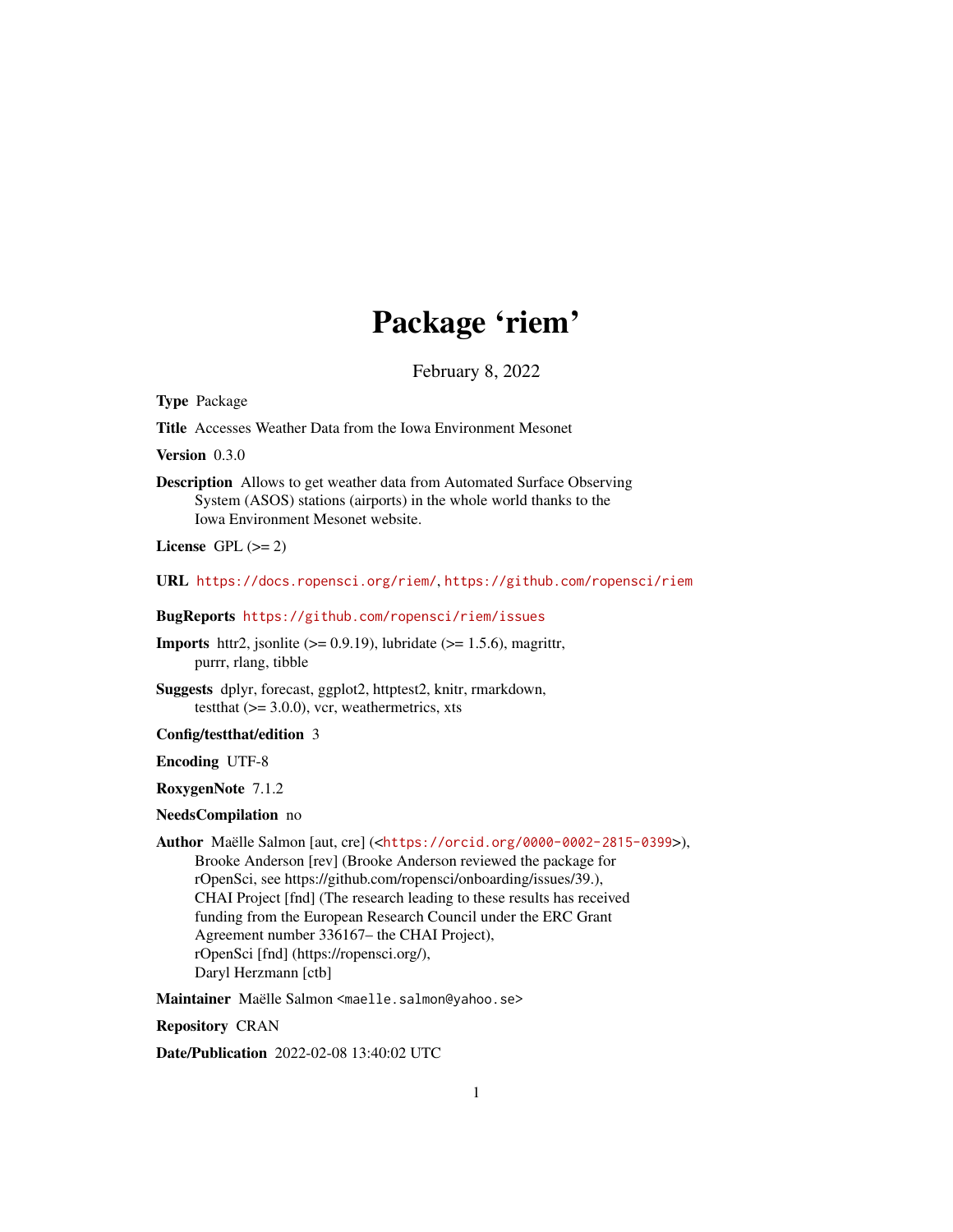### <span id="page-1-0"></span>R topics documented:

| Index |  |  |  |  |  |  |  |  |  |  |  |  |  |  |  |  |  |  |  |  |
|-------|--|--|--|--|--|--|--|--|--|--|--|--|--|--|--|--|--|--|--|--|
|       |  |  |  |  |  |  |  |  |  |  |  |  |  |  |  |  |  |  |  |  |
|       |  |  |  |  |  |  |  |  |  |  |  |  |  |  |  |  |  |  |  |  |
|       |  |  |  |  |  |  |  |  |  |  |  |  |  |  |  |  |  |  |  |  |

riem\_measures *Get weather data from one station*

#### Description

Get weather data from one station

#### Usage

```
riem_measures(
  station = "VOHY",
 date\_start = "2014-01-01",date_end = as.character(Sys.Date())
\lambda
```
#### Arguments

| station    | station ID, see riem stations $()$                   |
|------------|------------------------------------------------------|
| date start | date of start of the desired data, e.g. "2000-01-01" |
| date end   | date of end of the desired data, e.g. "2016-04-22"   |

#### Details

The data is queried through <https://mesonet.agron.iastate.edu/request/download.phtml>.

#### Value

a data.frame (tibble tibble) with measures, the number of columns can vary from station to station, but possible variables are

- station: three or four character site identifier
- valid: timestamp of the observation (UTC)
- tmpf: Air Temperature in Fahrenheit, typically @ 2 meters
- dwpf: Dew Point Temperature in Fahrenheit, typically @ 2 meters
- relh: Relative Humidity in
- drct: Wind Direction in degrees from north
- sknt: Wind Speed in knots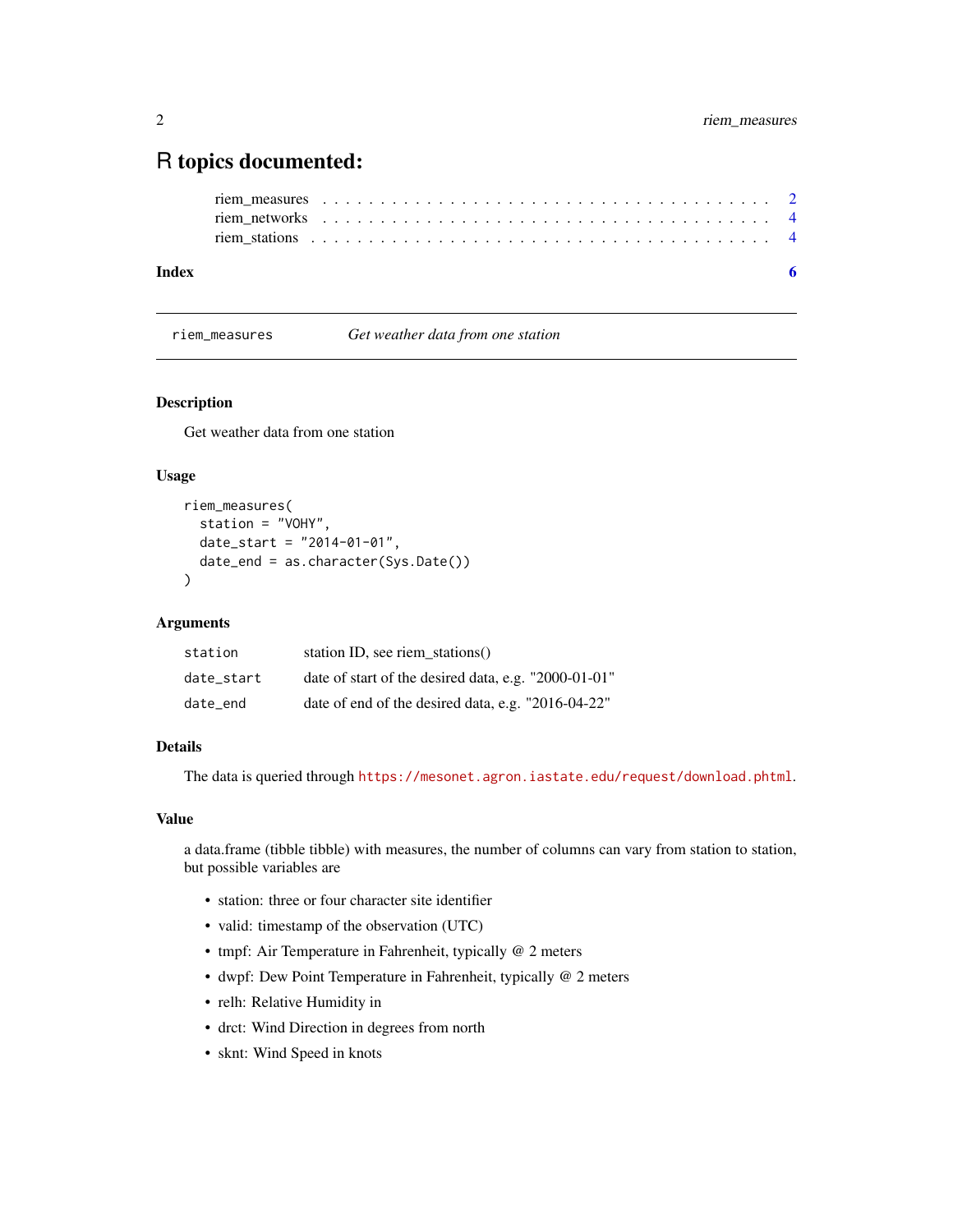- p01i: One hour precipitation for the period from the observation time to the time of the previous hourly precipitation reset. This varies slightly by site. Values are in inches. This value may or may not contain frozen precipitation melted by some device on the sensor or estimated by some other means. Unfortunately, we do not know of an authoritative database denoting which station has which sensor.
- alti: Pressure altimeter in inches
- mslp: Sea Level Pressure in millibar
- vsby: Visibility in miles
- gust: Wind Gust in knots
- skyc1: Sky Level 1 Coverage
- skyc2: Sky Level 2 Coverage
- skyc3: Sky Level 3 Coverage
- skyc4: Sky Level 4 Coverage
- skyl1: Sky Level 1 Altitude in feet
- skyl2: Sky Level 2 Altitude in feet
- skyl3: Sky Level 3 Altitude in feet
- skyl4: Sky Level 4 Altitude in feet
- presentwx: Present Weather Codes (space seperated), see e.g. Chapter 8 of [this manual](https://www.ofcm.gov/publica for further explanations.
- feel: Apparent Temperature (Wind Chill or Heat Index) in degF
- ice\_accretion\_1hr: Ice Accretion over 1 Hour in inch
- ice\_accretion\_3hr: Ice Accretion over 3 Hour in inch
- ice accretion 6hr: Ice Accretion over 6 Hour in inch
- relh: Relative Humidity in
- metar: unprocessed reported observation in METAR format
- peak wind gust: Wind gust in knots from the METAR PK WND remark, this value may be different than the value found in the gust field. The gust field is derived from the standard METAR wind report.
- peak\_wind\_drct: The wind direction in degrees North denoted in the METAR PK WND remark.
- peak\_wind\_time: The timestamp of the PK WND value in the same timezone as the valid field and controlled by the tz parameter.

#### Examples

```
## Not run:
riem_measures(station = "VOHY", date_start = "2016-01-01", date_end = "2016-04-22")
## End(Not run)
```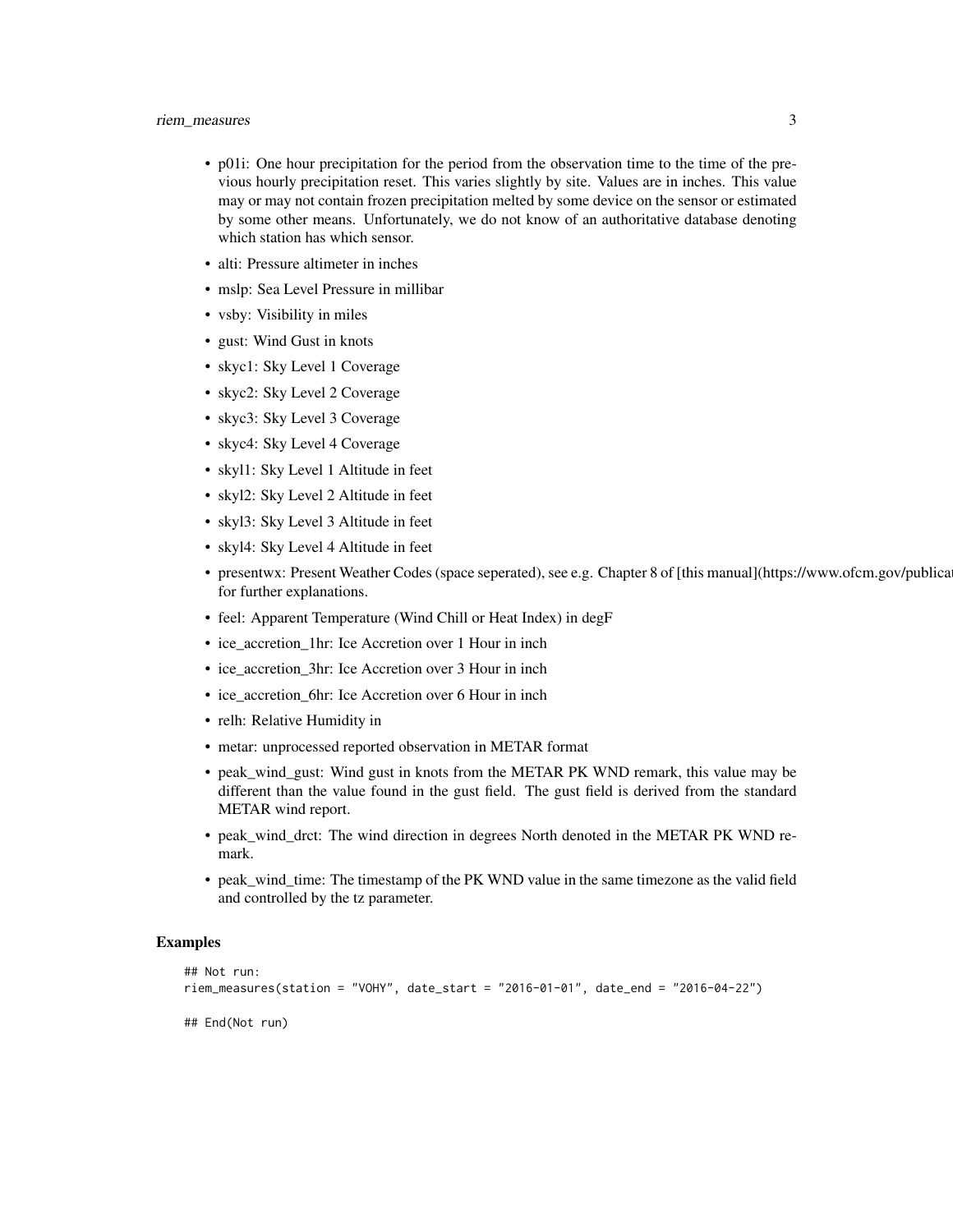<span id="page-3-0"></span>

#### Description

Get ASOS and AWOS networks

#### Usage

riem\_networks()

#### Value

a data.frame (tibble tibble) with the names and codes of available networks.

#### Examples

## Not run: riem\_networks()

## End(Not run)

riem\_stations *Get stations of an ASOS network*

#### Description

Get stations of an ASOS network

#### Usage

```
riem_stations(network = NULL)
```
#### Arguments

network A single network code, see riem\_networks() for finding the code corresponding to a name.

#### Details

You can see a map of stations in a network at [https://mesonet.agron.iastate.edu/request/](https://mesonet.agron.iastate.edu/request/download.phtml) [download.phtml](https://mesonet.agron.iastate.edu/request/download.phtml).

#### Value

a data.frame (tibble tibble) with the id, name, longitude (lon) and latitude (lat) of each station in the network.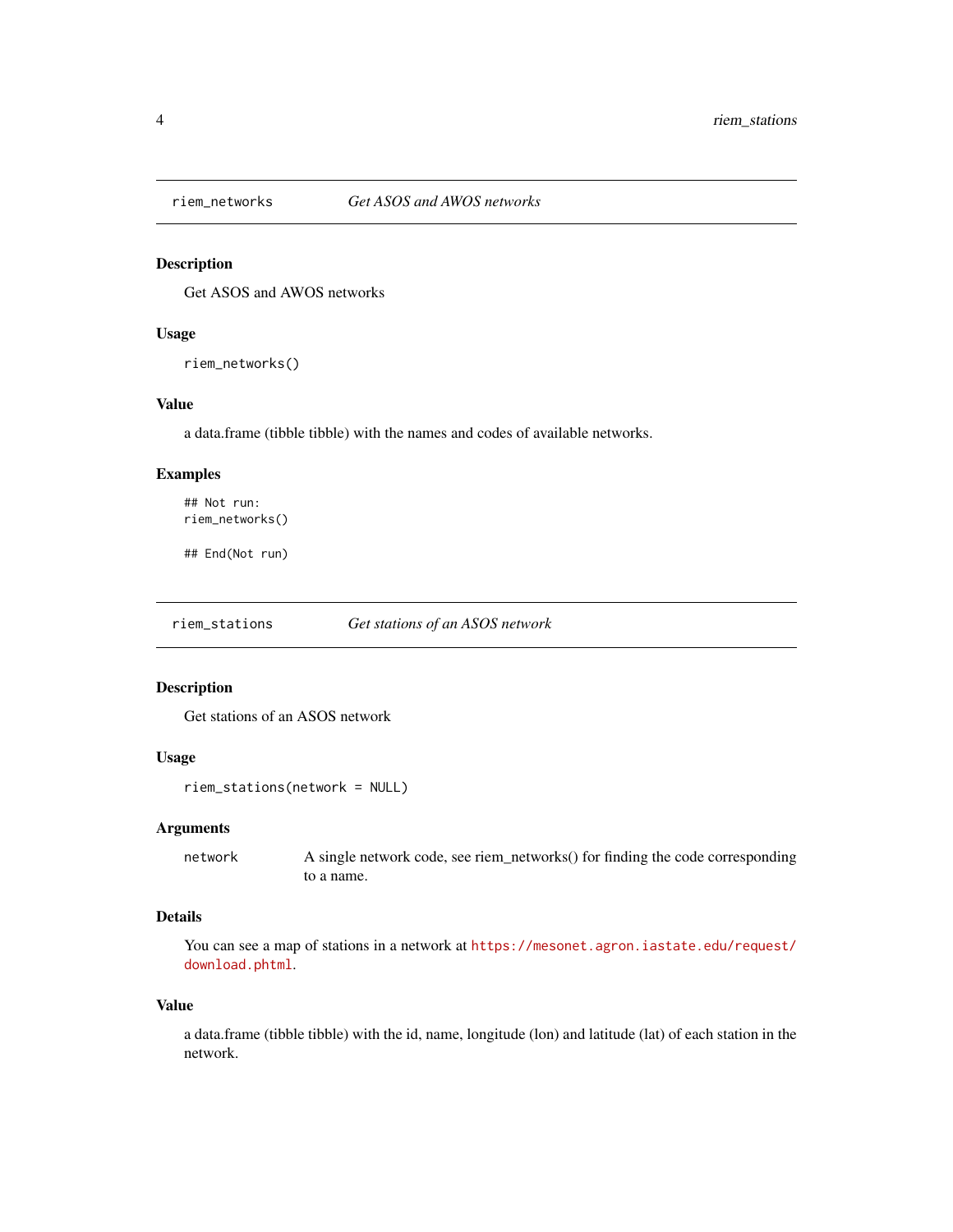#### riem\_stations

#### Examples

## Not run: riem\_stations(network = "IN\_\_ASOS")

## End(Not run)